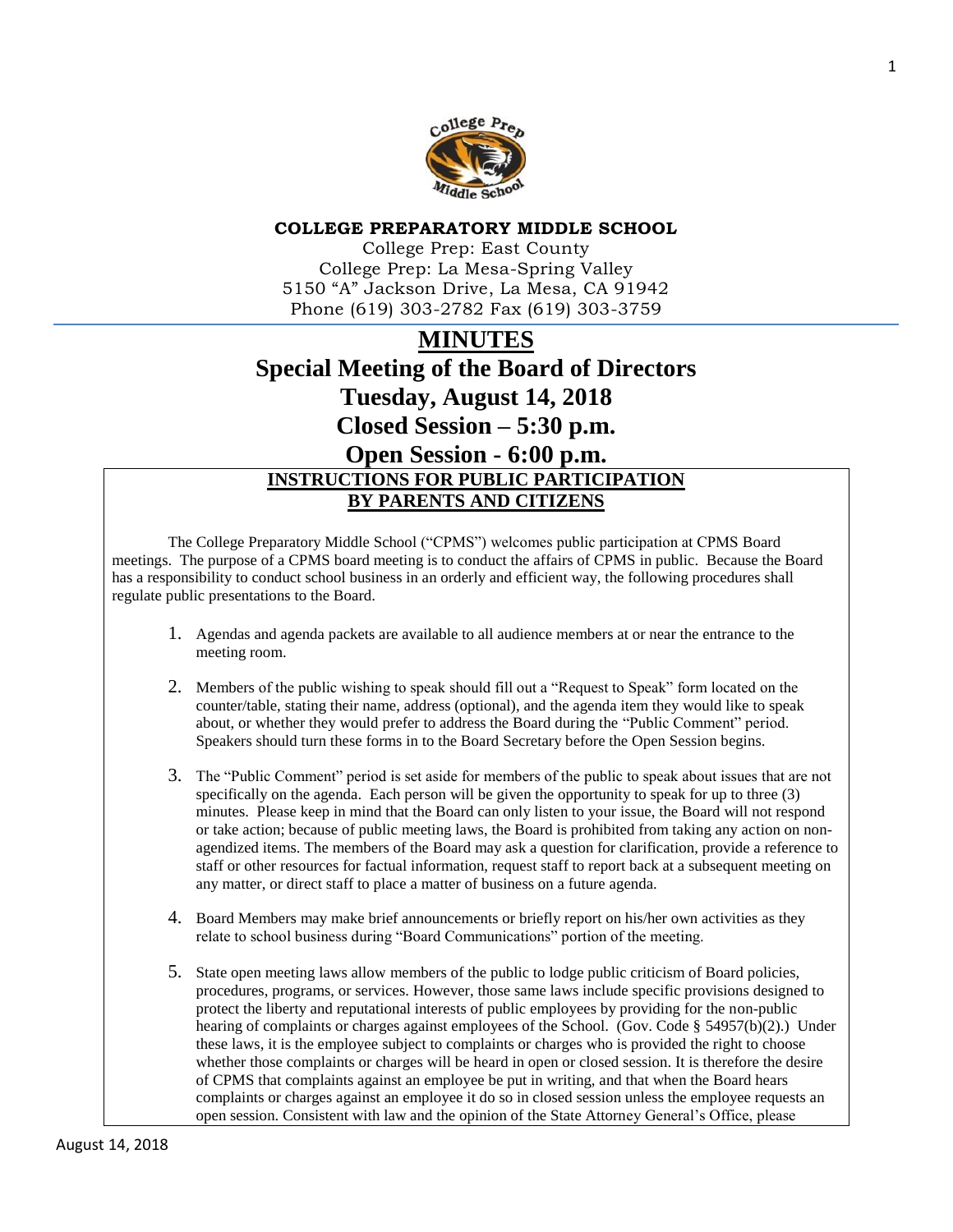submit any complaints against an employee in writing, to the administration, in accordance with the school's complaint procedure. This procedure is designed to allow the District to address complaints against employees while at the same time respecting their legitimate privacy rights and expectations. In compliance with the Americans with Disabilites Act (ADA) and upon request, College Preparatory Middle School may furnish reasonable auxiliary aids and services to qualified individuals with disabilities. Individuals who require appropriate alternative modification f the agenda in order to participate in Board meetings are invited to contact the School Office at 619.303.2782

## **I. PRELIMINARY**

## **A. Call to Order**

The meeting was called to order by the President Meitchik at 5:37 p.m.

## **B. Roll Call**

|                | Present | Absent | Arrived late | Departed early |
|----------------|---------|--------|--------------|----------------|
| Corey Meitchik |         |        |              |                |
| Alex Brizolis  |         |        |              |                |
| Lisa Dietrich  |         |        |              |                |
| Kathy Kinsella |         |        |              |                |
| Garth Hebbler  |         |        |              |                |

## **II. CLOSED SESSION (College Prep Staff Lounge)**

**A. Public Employee Performance Evaluation (Gov. Code § 54957(b)(1))** Position: **None at this time** (specify description of position to be filled)

## **B. Anticipated litigation (1 matter)**

**III.** RECONVENE TO OPEN SESSION (Estimated start time: 6:00 p.m.) Opened session at 6:02 pm and went back into closed session until 6:22 pm

Depending upon completion of Closed Session items, the Board intends to convene in Open Session at 6:00 p.m. to conduct the remainder of the meeting, reserving the right to return to Closed Session at any time.

## **A. Pledge of Allegiance**

## **B. Report on Potential Action from Closed Session**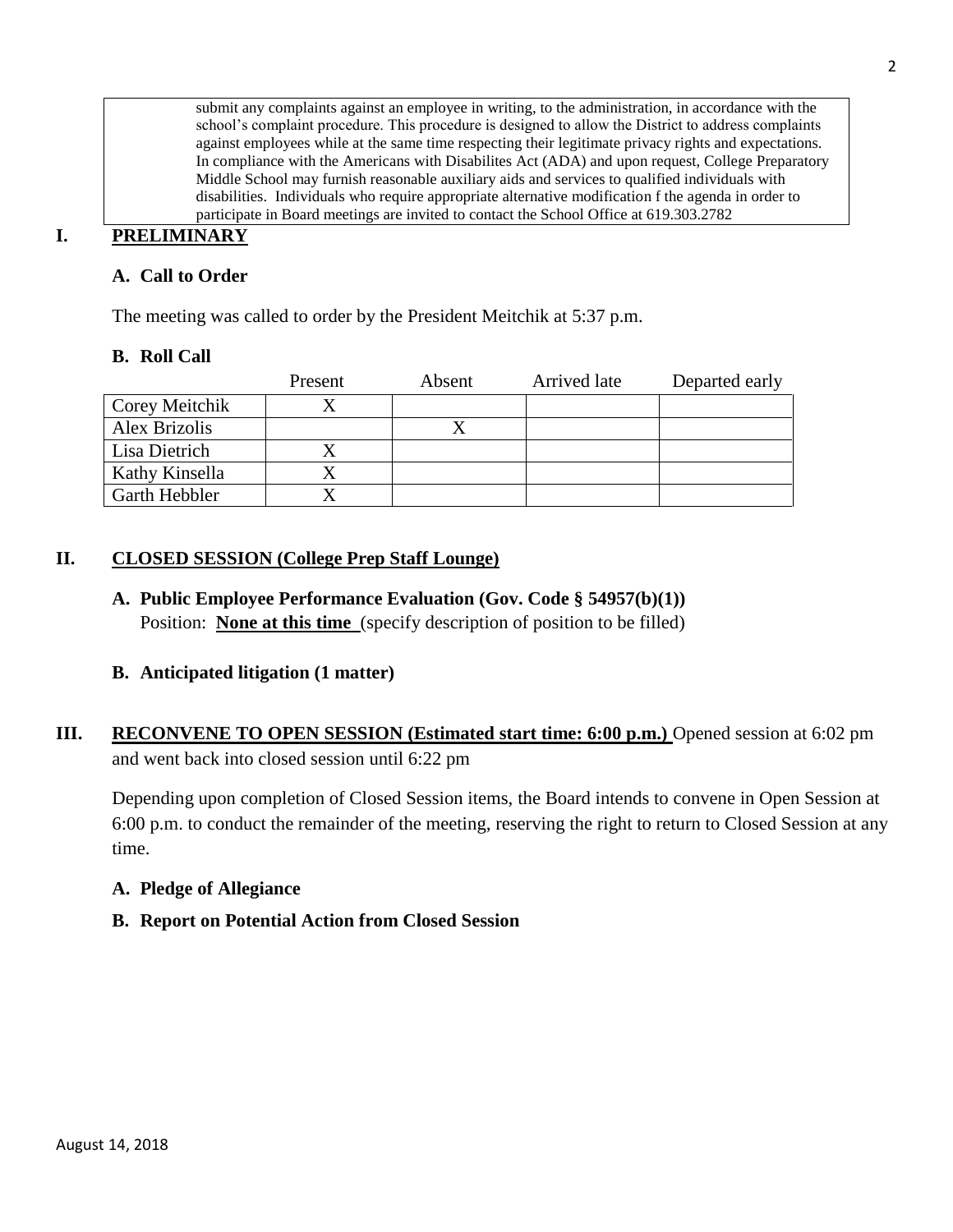## **C. Approval of Previous Board Minutes**

Motion by: Garth Hebbler Seconded by: Lisa Dietrich

Vote:

|                      | Yes/Aye | No/Nay | Abstain |
|----------------------|---------|--------|---------|
| Corey Meitchik       |         |        |         |
| <b>Alex Brizolis</b> |         |        |         |
| Lisa Dietrich        |         |        |         |
| Kathy Kinsella       |         |        |         |
| Garth Hebbler        |         |        |         |

#### **D. Approval of Board Agenda**

Motion by: Corey Meitchik Seconded by: Garth Hebbler Vote:

|                      | Yes/Aye | No/Nay | Abstain |
|----------------------|---------|--------|---------|
| Corey Meitchik       |         |        |         |
| <b>Alex Brizolis</b> |         |        |         |
| Lisa Dietrich        |         |        |         |
| Kathy Kinsella       |         |        |         |
| Garth Hebbler        |         |        |         |

## **IV. COMMUNICATIONS**

#### **A. Public Comment Period: None**

Public comment on items not listed on the Agenda. Maximum time three (3) minutes.

#### **B. Board Communications/Announcements: None**

Governing Board members make brief announcements or briefly report on his/her own activities as they may relate to school business.

#### **C. Staff Reports**

1. Director's Report: director provided announcements and general report

## **V. INFORMATIONAL/ACTION ITEMS**

#### **1. GENERAL FUNCTIONS- No items at this time**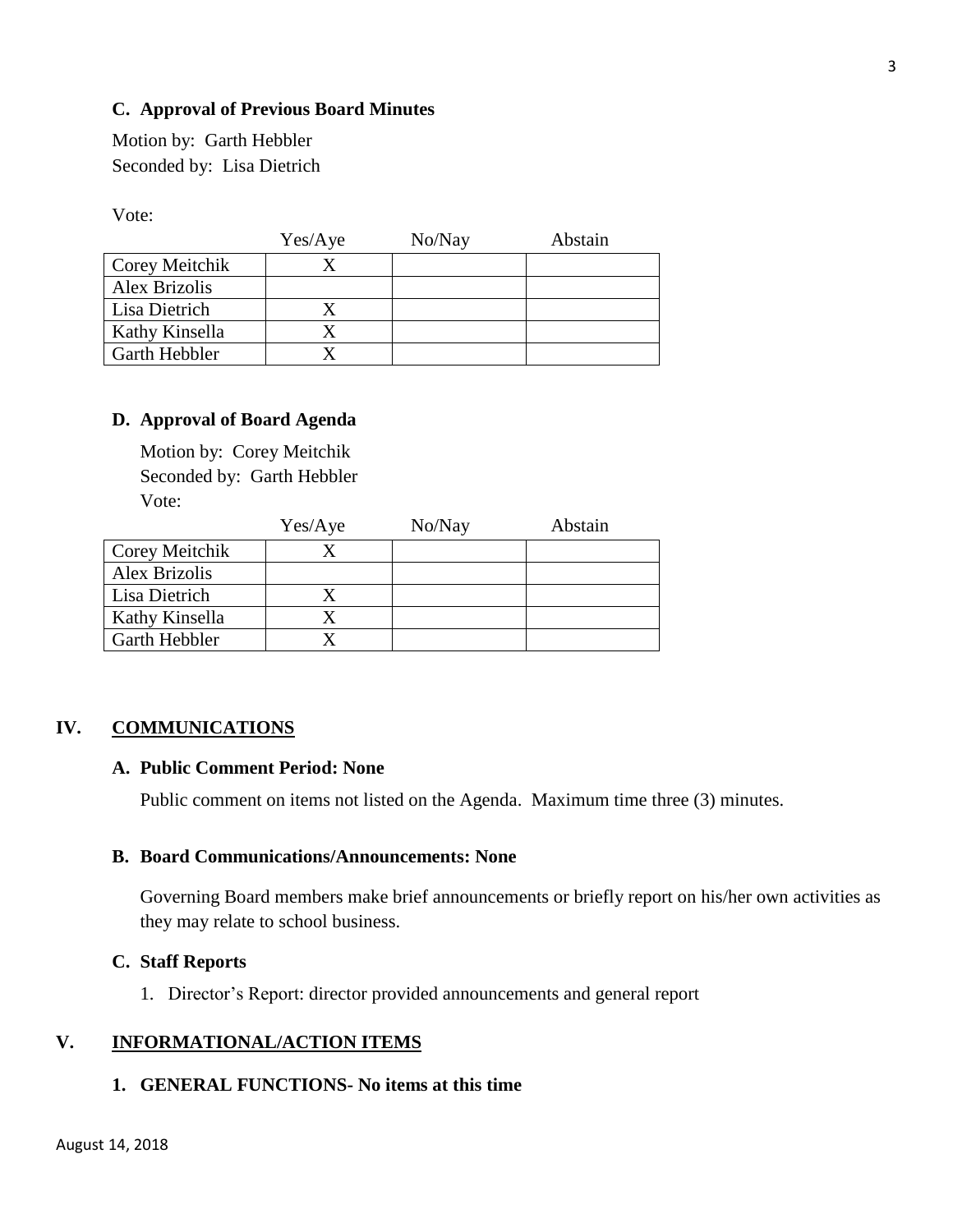#### **2. PUPIL SERVICES- No items at this time**

## **3. PERSONNEL SERVICES- No items at this time**

#### **4. FINANCIAL AND BUSINESS**

**(a) Consideration and possible action to authorize the establishment of a charter school enterprise fund.**

Motion to approve staff recommendation by: Lisa Dietrich Seconded by: Kathy Kinsella Vote:

|                | Yes/Aye | No/Nay | Abstain |
|----------------|---------|--------|---------|
| Corey Meitchik |         |        |         |
| Alex Brizolis  |         |        |         |
| Lisa Dietrich  |         |        |         |
| Kathy Kinsella |         |        |         |
| Garth Hebbler  |         |        |         |

**(b) Consideration and possible action to authorize the transfer back of unused unrestricted assets in the College Preparatory Middle School East County bank account to the home office bank account and other actions related thereto.** 

Motion to approve staff recommendation by: Garth Hebbler Seconded by: Kathy Kinsella Vote: Yes/Aye No/Nay Abstain Corey Meitchik X Alex Brizolis Lisa Dietrich X Kathy Kinsella X Garth Hebbler X Table item (b) until after discussion of item (c)